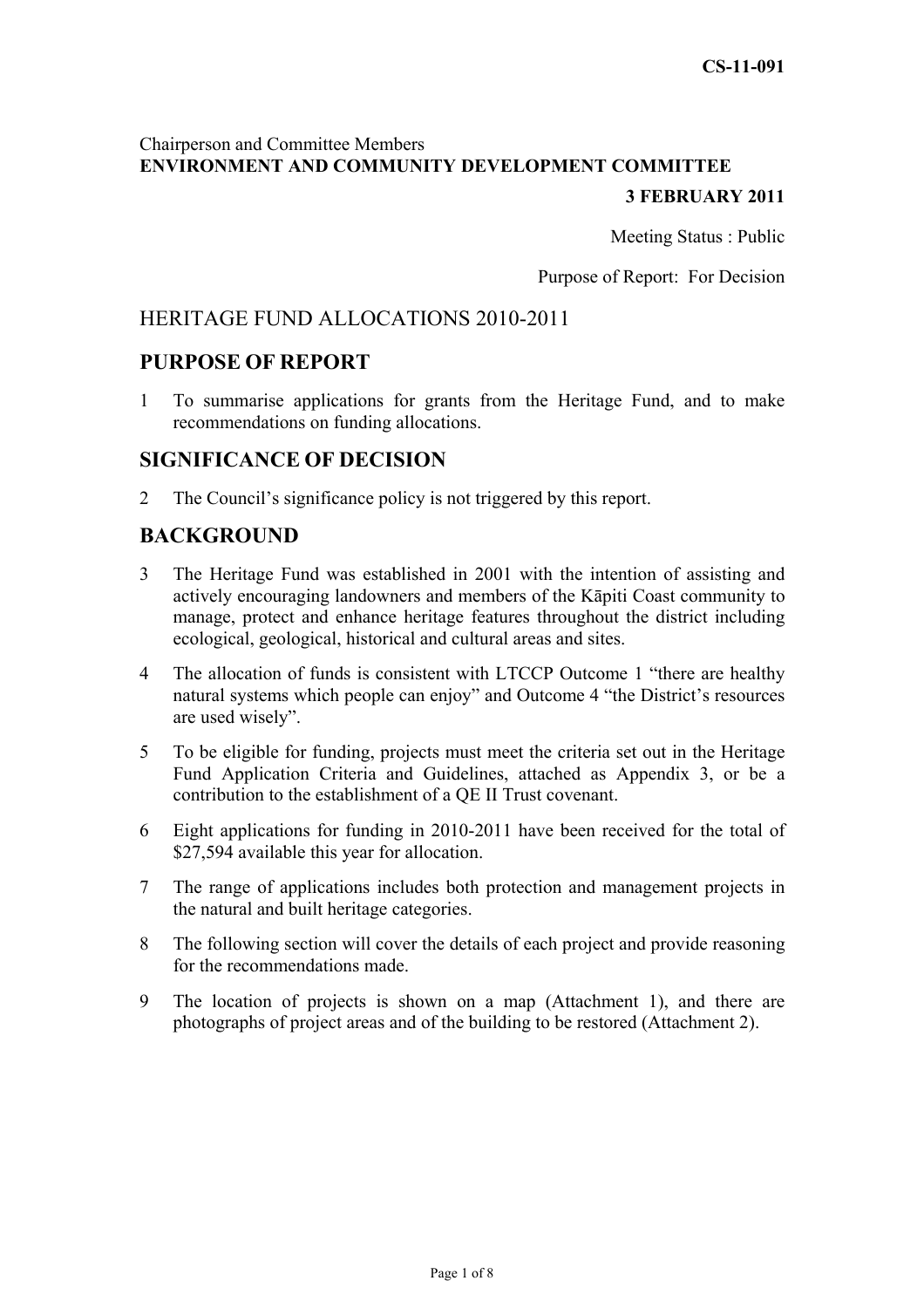# **CONSIDERATIONS**

#### **226 Te Hapua Road, Te Horo**

- 10 This is a Natural Heritage Protection project located within a wetland registered as an ecological site on the District Plan Heritage Register (site number KO55). The area comprises 4.4ha of coastal modified primary wetland, and is part of the regionally significant Te Hapua complex, which is highly representative of a formerly extensive swamp and is considered the best and largest remaining example on the Kāpiti Coast. The area provides habitat for endangered bird species such as spotless crake and Australasian bittern, and for threatened plant species including *Ranunculus macropus, Carex dipsacea,* and *Potentilla anserinoides* .
- 11 The QE II Trust has applied for **\$2,595** (**\$1,300** for fencing costs and **\$1,295** for covenant boundary survey costs) to support the covenanting of this significant part of the wetland complex. The total project cost of **\$9,793** will be split four ways among Kāpiti Coast District Council, Greater Wellington Regional Council, the QE II Trust and the landowner. Council biodiversity staff have worked with Te Hapua Road landowners for several years to encourage the protection and sustainable management of the wetland complex. Following the registration of this covenant by the QE II Trust Board, Te Hapua will have 10 covenants on private land, the highest density in the Wellington region.
- 12 Council resolved in 2001 as part of its Heritage Strategy to provide a guaranteed contribution to any new QE II Trust covenant established on the Kāpiti Coast (Appendix 4 attached). Therefore it is recommended that funds be approved as requested.

#### **23 Hadfield Road, Peka Peka**

- 13 This is a Natural Heritage Protection project to covenant two blocks of coastal modified primary forest totalling 7ha, both registered as ecological sites on the District Plan Heritage Register.
- 14 Block A (site number KO58) is contiguous with an existing QEII covenant on an adjacent property. Together they are known as 'Awatea Bush', and comprise an outstanding remnant of mature kohekohe dominated forest that includes a stream and a relict population of the rare native tree *Streblus banksii* (turepo or large-leaved milk tree).
- 15 Block B (KO59) is on the escarpment above the main trunk railway line and comprises remnant kohekohe-tawa forest, a natural spring and a small induced raupo wetland.
- 16 The QE II Trust has applied for **\$8,010** (**\$5,000** for fencing costs, **\$560** for covenant boundary survey costs and **\$2,450** for weed control) out of a total project cost of **\$33,888** to be split four ways among Kāpiti Coast District Council, Greater Wellington Regional Council, the QE II Trust and the landowner.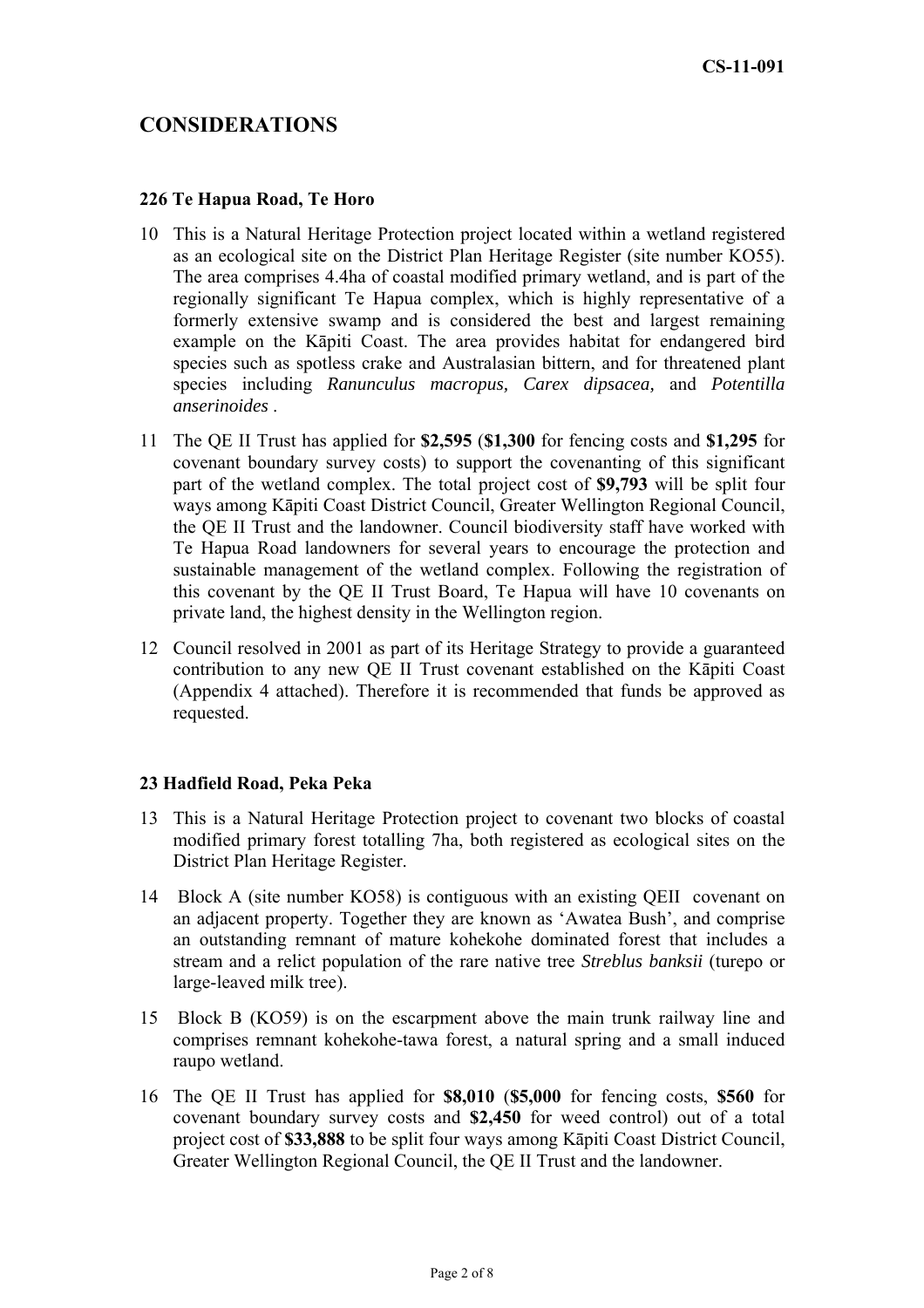17 Council resolved in 2001 as part of its Heritage Strategy to provide a guaranteed contribution to any new QE II Trust covenant established on the Kāpiti Coast (Appendix 4 attached). Therefore it is recommended that funds be approved as requested.

#### **25 Hadfield Road, Peka Peka**

- 18 This is a Natural Heritage Protection project to covenant a block of modified primary coastal kohekohe-tawa-titoki forest protecting a stream in a gully on a steep slope. The 2.15 ha remnant forms an ecological link with the escarpment block described in paragraph 15 above, which in turn links to Awatea Bush. Collectively these forest covenants will compliment the network of wetland covenants in Te Hapua Road to the north-west, forming a sequence of protected ecosystems between the coast and the Tararua Ranges.
- 19 Once covenanted, this block will be added to the list of ecological sites on the District Plan's Heritage Register.
- 20 The QE II Trust has applied for **\$4,950** (**\$3,550** for fencing costs, **\$525** for covenant boundary survey costs and **\$875** for weed control) out of a total project cost of **\$17,635** to be split four ways among Kāpiti Coast District Council, Greater Wellington Regional Council, the QE II Trust and the landowner.
- 21 Council resolved in 2001 as part of its Heritage Strategy to provide a guaranteed contribution to any new QE II Trust covenant established on the Kāpiti Coast (Appendix 4 attached). Therefore it is recommended that funds be approved as requested.

#### **219 State Highway 1, Paekākāriki**

- 22 This is a Built Heritage Preservation project to dismantle and restore the old water tower at the Paekākāriki rail yards. The buildings and structures at the yards, including the water tower, have a Historic Places Trust Category 1 listing, and are used by Steam Incorporated to store and maintain their historic trains.
- 23 The project entails dismantling and restoring the existing tower, then erecting it in a new location at the south end of the yards.
- 24 Once common throughout the country, railway water towers are now rare, and the one at Paekākāriki provides the public with an opportunity to watch a steam locomotive taking water.
- 25 The applicants are seeking **\$2,500** out of a project cost of up to **\$6,000.**
- 26 This project meets all the Heritage Fund criteria, therefore it is recommended that funds be approved as requested.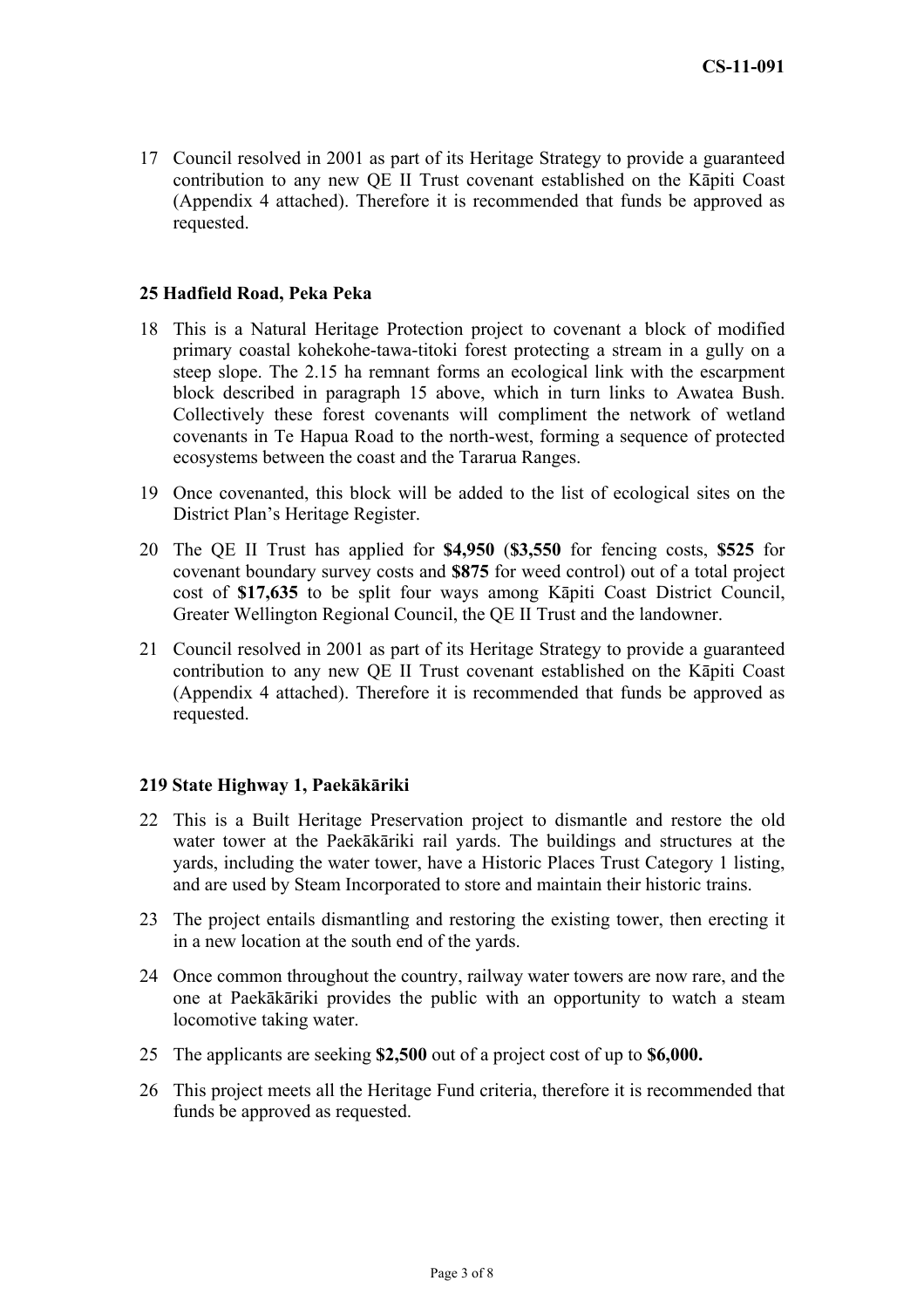#### **66 Smithfield Road, Waikanae**

- 27 This is a Natural Heritage Management project to protect and enhance a 4ha remnant of wetland, swamp forest and dry forest of high quality and diverse species representation listed as ecological site K133 on the District Plan's Heritage Register. Located within 300m of Nga Manu Nature Reserve, the remnant forms part of an important ecological link between Kāpiti Island, the Hemi Matenga Reserve and the Tararua Ranges. The remnant is protected by a QE II Trust covenant and the landowners are committed to improving its values through good management.
- 28 The applicants seek **\$1,000** out of a project cost of **\$2,000** for pest animal control products and native plants for buffer planting on the forest margins.
- 29 This project meets all the Heritage Fund criteria, therefore it is recommended that funds be approved as requested.

#### **418 Ōtaki Gorge Road**

- 30 This is a Natural Heritage Protection project to covenant five totara forest remnants covering 18.8 ha on the Hautere Plains south of the Ōtaki River. Though listed as ecological sites on the District Plan's Heritage Register (KO45, K046, KO31, KO32, K165) these remnants are either unfenced or inadequately fenced and suffer from severe pest plant and animal problems threatening their high values.
- 31 One of the blocks (KO31) is the best remaining example of totara forest on alluvial plains in the Kāpiti district, while a second  $(KO46 - 7.04ha)$  is the largest. Both blocks are classified as regionally significant. Only scattered fragments of the great totara forest for which the Hautere Plains was renowned remain, and the adequate protection of the blocks on this property is a milestone for the preservation of this forest type in the district.
- 32 The application from the QE II Trust is part of a larger effort to secure Department of Conservation Biodiversity Condition Fund support for adequate fencing and a three-year pest plant and animal control programme.
- 33 The Trust has applied for **\$6,000** out of a project cost of about **\$80,000** as a contribution toward fencing, which will allow covenants already approved by the QE II Trust Board to proceed to registration. Greater Wellington Regional Council, the QE II Trust and the landowner are also contributing to the project.
- 34 Council resolved in 2001 as part of its Heritage Strategy to provide a guaranteed contribution to any new QE II Trust covenant established on the Kāpiti Coast (Appendix 4 attached). Therefore it is recommended that funds be approved as requested.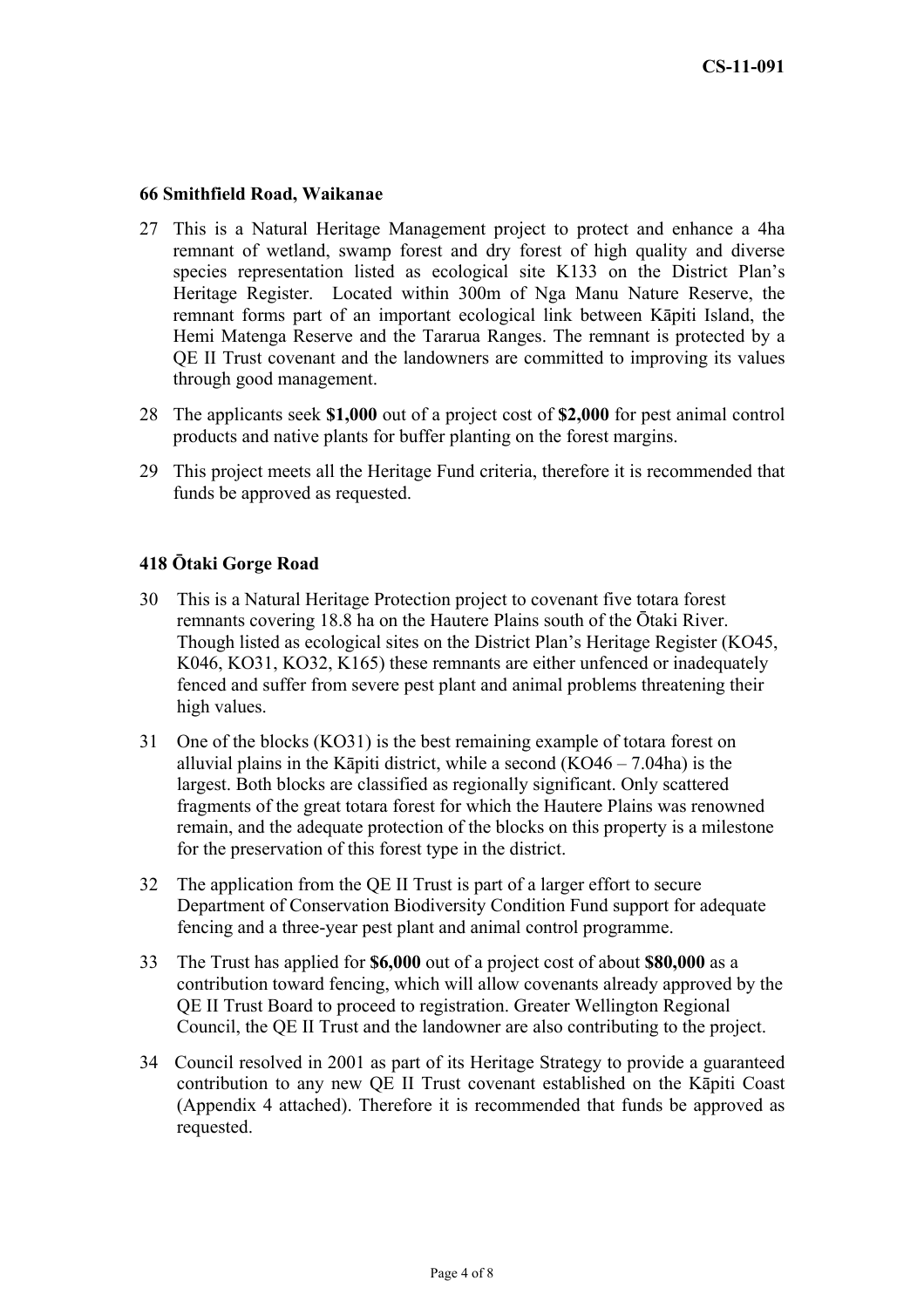#### **State Highway 1 South, Ōtaki**

- 35 This is a Natural Heritage Management project to develop a restoration plan for one of the few large wetland and swamp forest remnants in the Foxton Ecological District, located on private land adjacent to Huruatai Park, a Kāpiti Coast District Council Reserve in Ōtaki.
- 36 Known as Haruatai Park Forest, the 6.95ha remnant is listed on the District Plan's Heritage Register (KO13) and is classified as regionally significant for containing primary kahikatea-pukatea swamp forest, rare in the district.
- 37 The forest is inadequately fenced and has suffered from a lack of protective management, resulting in frequent stock intrusions and weed problems. Greater Wellington Regional Council proposes to commission a restoration plan for the forest and for other significant wetland ecosystems in the region, and seeks **\$1,984** out of a project cost of about **\$20,000** as a contribution to pay Peter Handford and Associates to develop a plan. Greater Wellington and the landowners will also contribute.
- 38 In addition to being worthwhile in itself, developing and implementing a restoration plan for Haruatai Forest will compliment recent Council efforts to improve the ecological and amenity values of Haruatai Park through planting, weeding and track improvements. Keep Ōtaki Beautiful and the Department of Corrections are also contributing to the enhancement of the area.
- 39 This project meets all of the Heritage Fund criteria, therefore it is recommended that funds be approved as requested.

#### **168 Taylors Road, Ōtaki**

- 40 This is a Natural Heritage Management Project to assist the buffering of Pukehou Swamp, a 24.7 hectare wetland north of Ōtaki identified as Ecological Site KO13 on the District Plan's Heritage Register.
- 41 Pukehou Swamp is the best and largest representative example of wetlandswamp forest associations in the Manawatu Plains Ecological District. These associations once dominated the landscape between Paekākāriki and Foxton, but have been reduced to small and scattered remnants. Pukehou is considered regionally significant and is therefore a priority for biodiversity protection. In addition to providing habitat for native birds it is noted for containing rare plant species (*Korthalsella salicorniodes, Hypolepsis distans and Doodia australis).*
- 42 The landowner has started planting native plants on the wetland edges of his property, which is in the south-western corner of Pukehou. The project is to reinforce and extend this planting to provide a buffer and additional habitat for native fauna. The landowner was instrumental in ensuring that most of the wetland, divided among several private properties, was placed under Queen Elizabeth II National Trust Covenant, and he is committed to its protection and enhancement.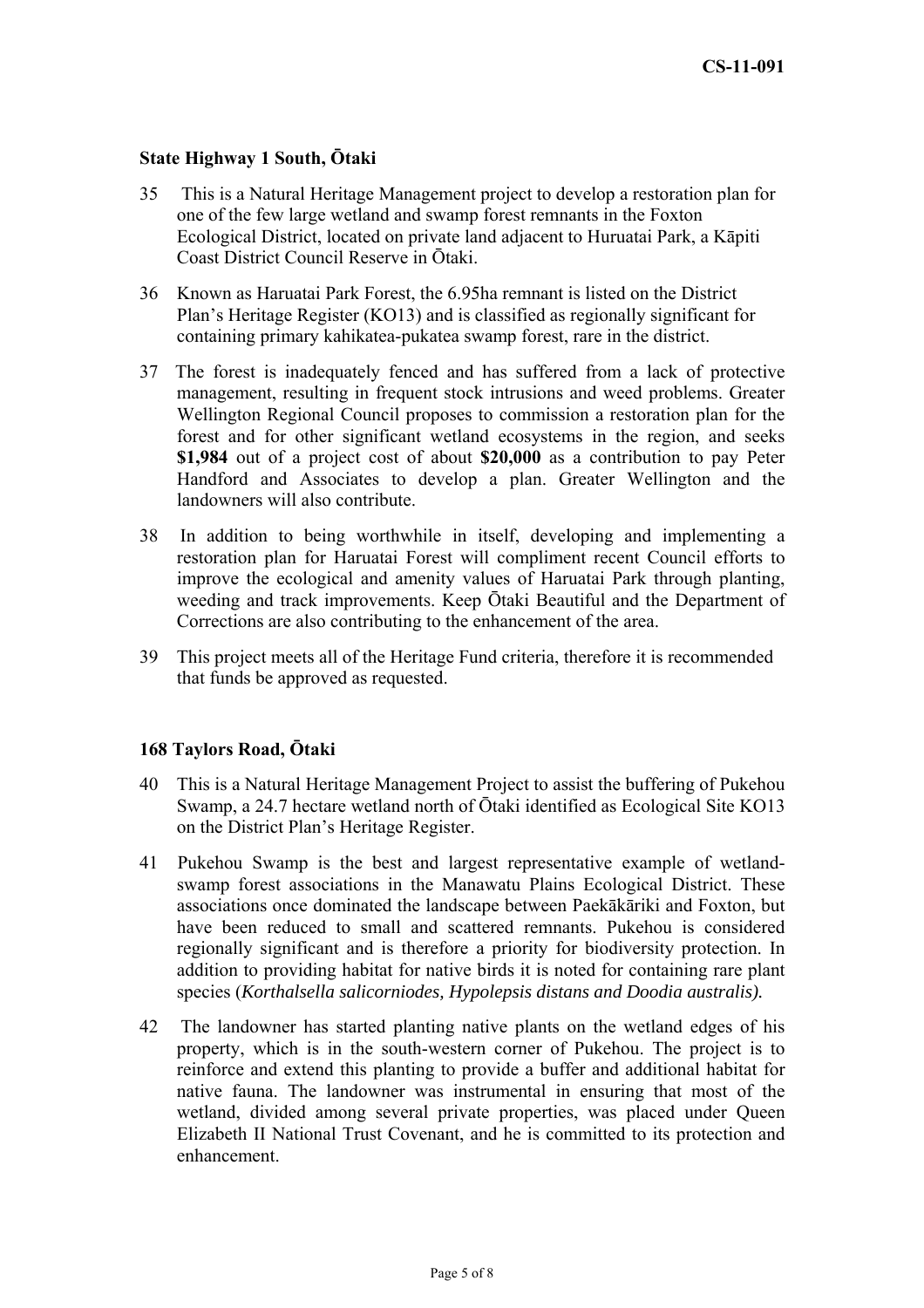- 43 The applicant is seeking **\$550** out of a project cost of **\$1,100.** The Council funds will pay for eco-sourced native plants, with the landowner's contribution being preparation, planting and ongoing maintenance of the planted area.
- 44 The project meets all the Heritage Fund criteria and it is recommended that funds be approved as requested.

#### Financial Considerations

30 If funding is approved as recommended, **\$27,594** of the **\$27,594** in the 2010-2011 Heritage Fund budget will be allocated. There are no other financial considerations.

#### Legal Considerations

31 There are no legal considerations.

#### Delegation

32 The Environment and Community Development Committee has delegated authority to consider this matter. Reference Section B.1 of the Governance Structure reads:

*7.1 Authority to develop (within any wider existing strategic framework) policies and work programmes that support the social, economic, environmental and cultural wellbeing of the community. This authority encompasses the power to:* 

• *Have oversight of all cultural, arts and heritage matters.* 

### Policy Implications

33 There are no policy implications arising from this report.

### Publicity Considerations

34 The opportunity exists for positive publicity associated with these projects. A press release will be prepared about the funding allocations.

# **CONCLUSION**

- 35 Applications for the Heritage Fund received this year are all considered worthy and, should the recommended funds be approved, conservation projects estimated to cost more than \$169,000 will be enabled. A total of 4.4ha of wetland and 28ha of lowland forest will be protected in perpetuity by QE II Trust covenants whose establishment will entail restorative management through fencing and pest animal and weed control.
- 36 Much of the district's threatened indigenous biodiversity survives in scattered remnants on private land. Protecting such remnants is one of the foremost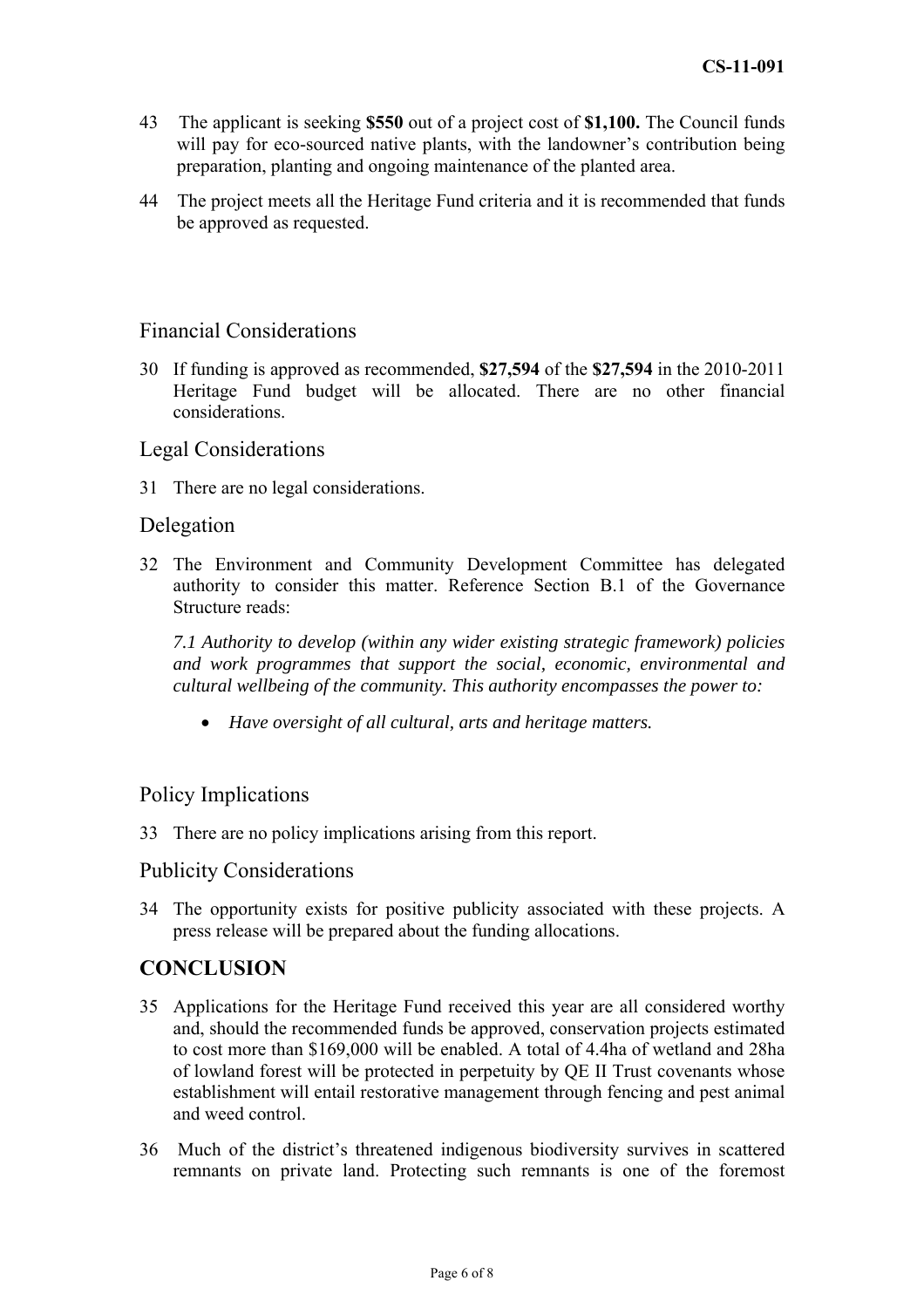objectives of national, regional and local government biodiversity policies. Establishing QE II Trust covenants is the strongest protection.

- 37 The last decade has seen a steady increase in the number of covenants established in the district, coinciding with the development of a productive collaborative partnership between the QE II Trust and Council, based on good staff rapport and support through the Heritage Fund.
- 38 Should the recommended funds be approved, three landowners will receive a total of \$4,050 to assist the management of either a natural or built heritage feature. The Heritage Fund was created to encourage landowners to protect and enhance significant heritage features. This year's funding will meet that objective.

# **RECOMMENDATIONS**

| Project                    | <b>Total Project</b><br>Cost | <b>Requested</b><br><b>Assistance</b> | <b>Recommended</b><br><b>Assistance</b> |
|----------------------------|------------------------------|---------------------------------------|-----------------------------------------|
| 226 Te Hapua Rd, Te Horo   | \$9,793.00                   | \$2,595.00                            | \$2,595.00                              |
| 23 Hadfield Rd, Peka Peka  | \$33,888.00                  | \$8,010.00                            | \$8,010.00                              |
| 25 Hadfield Rd, Peka Peka  | \$17,635.00                  | \$4,950.00                            | \$4,950.00                              |
| 219 SH 1, Paekākāriki      | \$5,000.00                   | \$2,500.00                            | \$2,500.00                              |
| 66 Smithfield Rd, Waikanae | \$2,000.00                   | \$1,000.00                            | \$1,000.00                              |
| 418 Ōtaki Gorge Rd, Ōtaki  | \$80,000                     | \$6,000.00                            | \$6,000.00                              |
| 0 SH1 South, Ōtaki         | \$20,000.00                  | \$1,984.00                            | \$1,989.00                              |
| 168 Taylors Rd, Ōtaki      | \$1,110.00                   | \$555.00                              | \$555.00                                |
| <b>Total</b>               | \$169,426                    | \$27,594                              | \$27,594                                |

39 That funding is approved to applicants as set out in the following table.

# **Report prepared by:** Approved for submission by:

**Rob Cross Tamsin Evans** 

.

**Biodiversity advisor Community Services Group Manager**